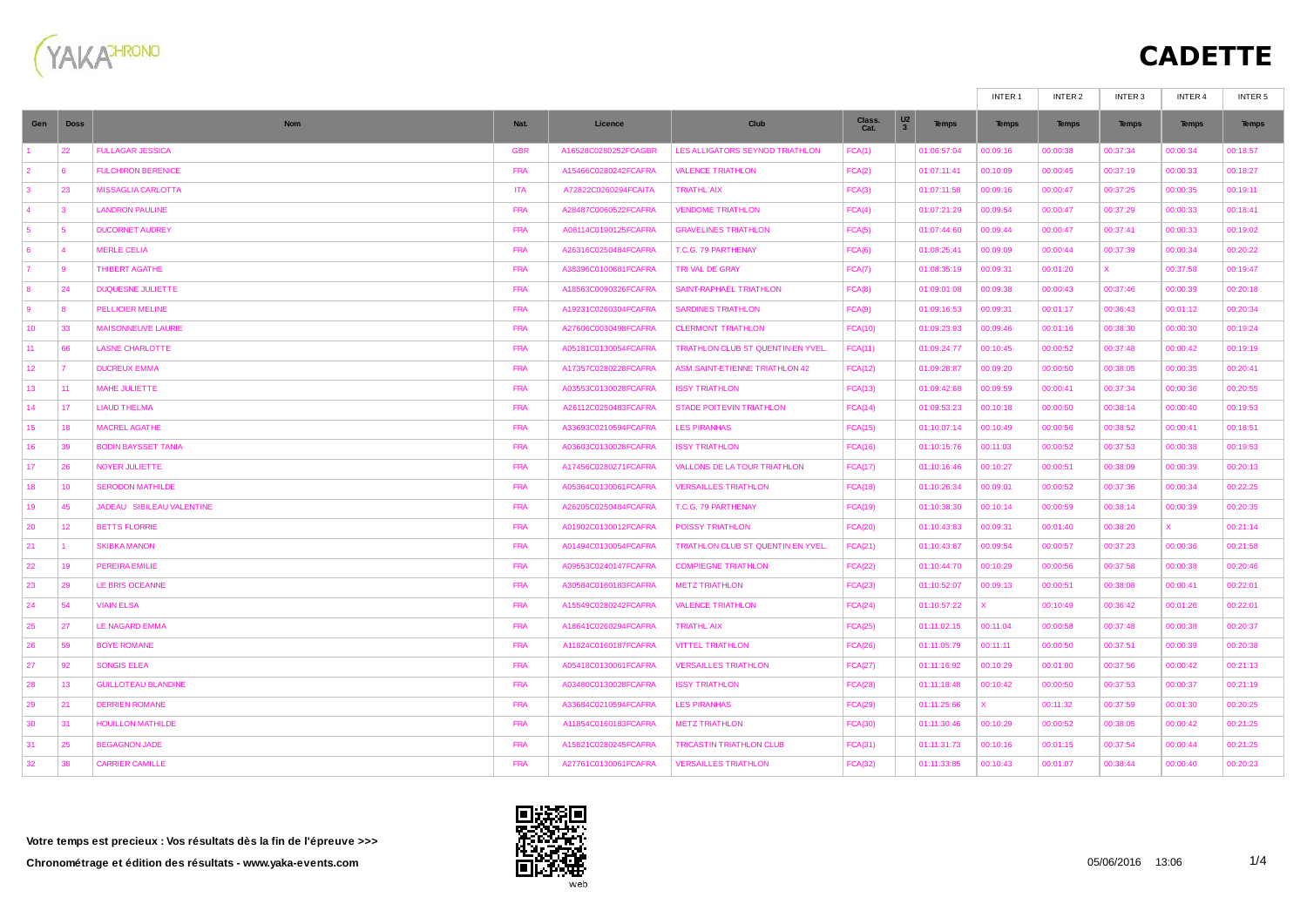|     |             |                              |            |                       |                                                        |                |                                                  | INTER <sub>1</sub> | INTER <sub>2</sub> | INTER 3      | INTER 4      | INTER <sub>5</sub> |
|-----|-------------|------------------------------|------------|-----------------------|--------------------------------------------------------|----------------|--------------------------------------------------|--------------------|--------------------|--------------|--------------|--------------------|
| Gen | <b>Doss</b> | <b>Nom</b>                   | Nat.       | Licence               | Club                                                   | Class.<br>Cat. | U <sub>2</sub><br><b>Temps</b><br>3 <sup>2</sup> | <b>Temps</b>       | <b>Temps</b>       | <b>Temps</b> | <b>Temps</b> | <b>Temps</b>       |
| 33  | 35          | <b>LARROZE LAUGA PAULINE</b> | <b>FRA</b> | A23001C0180418FCAFRA  | TRIATHLON TOULOUSE METROPOLE                           | <b>FCA(33)</b> | 01:11:40:42                                      | 00:10:51           | 00:00:49           | 00:38:08     | 00:00:40     | 00:21:14           |
| 34  | 32          | <b>LEQUIN LUDIVINE</b>       | <b>FRA</b> | A37263C0040664FCAFRA  | MONTCEAU TRIATHLON                                     | FCA(34)        | 01:11:43:10                                      | 00:10:40           | 00:00:51           | 00:38:22     | 00:00:35     | 00:21:18           |
| 35  | 50          | <b>KEMPF LISE</b>            | <b>FRA</b> | A16532C0280252FCAFRA  | LES ALLIGATORS SEYNOD TRIATHLON                        | <b>FCA(35)</b> | 01:11:54:60                                      | 00:11:39           | 00:00:53           | 00:37:59     | 00:00:47     | 00:20:39           |
| 36  | 30          | <b>IEMMOLO JULIE</b>         | <b>FRA</b> | A56146C0100681FCAFRA  | TRI VAL DE GRAY                                        | <b>FCA(36)</b> | 01:12:10:01                                      | 00:09:31           | 00:01:01           | 00:36:59     | 00:01:23     | 00:23:17           |
| 37  | 2           | <b>VETILLARD MARINE</b>      | <b>FRA</b> | A01956C0130012FCAFRA  | <b>POISSY TRIATHLON</b>                                | <b>FCA(37)</b> | 01:12:23:94                                      | 00:10:37           | 00:00:52           | 00:37:51     | 00:00:41     | 00:22:26           |
| 38  | 46          | <b>DUSAUSSOY LOLA</b>        | <b>FRA</b> | A33720C0210594FCAFRA  | <b>LES PIRANHAS</b>                                    | <b>FCA(38)</b> | 01:12:24:12                                      | 00:10:49           | 00:01:06           | 00:38:40     | 00:00:43     | 00:21:08           |
| 39  | 40          | <b>LEFEVRE MARINE</b>        | <b>FRA</b> | A06785C0130091FCAFRA  | LA BRIE FRANCILIENNE TRIATHLON                         | <b>FCA(39)</b> | 01:12:42:95                                      | 00:10:15           | 00:00:47           | 00:38:22     | 00:00:38     | 00:22:44           |
| 40  | 52          | <b>SUTTY OCEANE</b>          | <b>FRA</b> | A58179C0090326FCAFRA  | SAINT-RAPHAEL TRIATHLON                                | FCA(40)        | 01:12:51:44                                      | 00:10:31           | 00:00:53           | 00:39:15     | 00:00:45     | 00:21:30           |
| 41  | 34          | <b>LEFRANC EMMA</b>          | <b>FRA</b> | A47174C 0020434FCAFRA | <b>CARBON BLANC TRIATHLON</b>                          | FCA(41)        | 01:12:51:53                                      | 00:10:14           | 00:00:55           | 00:38:14     | 00:00:37     | 00:22:54           |
| 42  | 67          | ROUSSEL MÉLANIE              | <b>FRA</b> | A39665C0130091FCAFRA  | LA BRIE FRANCILIENNE TRIATHLON                         | FCA(42)        | 01:12:54:29                                      | 00:11:16           | 00:00:48           | 00:38:38     | 00:00:40     | 00:21:35           |
| 43  | 28          | <b>ROD AUDREY</b>            | <b>SUI</b> | A87981C0280271FCACHE  | VALLONS DE LA TOUR TRIATHLON                           | FCA(43)        | 01:13:07:68                                      | 00:10:31           | 00:00:56           | 00:39:13     | 00:00:39     | 00:21:51           |
| 44  | 44          | DE POORTER INES              | <b>FRA</b> | A31613C0230564FCAFRA  | <b>ENDURANCE 72 TRIATHLON</b>                          | FCA(44)        | 01:13:16:66                                      | 00:10:07           | 00:00:51           | 00:39:49     | 00:00:39     | 00:21:54           |
| 45  | 56          | <b>LACOUR JEANNE</b>         | <b>FRA</b> | A16247C0280249FCAFRA  | TRI 07 PRIVAS TRIATHLON                                | FCA(45)        | 01:13:22:47                                      | 00:10:33           | 00:01:06           | 00:39:05     | 00:00:45     | 00:21:57           |
| 46  | 82          | <b>SUSS LOLA</b>             | <b>FRA</b> | A12980C0010207FCAFRA  | <b>NAVECO BETSCHDORF</b>                               | FCA(46)        | 01:13:23:33                                      | 00:10:47           | 00:01:27           | 00:38:19     | 00:00:40     | 00:22:13           |
| 47  | 58          | <b>LEMOINE MATHILDE</b>      | <b>FRA</b> | A36497C0040655FCAFRA  | <b>DIJON TRIATHLON</b>                                 | FCA(47)        | 01:13:26:96                                      | 00:10:42           | 00:00:55           | 00:38:14     | 00:00:50     | 00:22:49           |
| 48  | 16          | <b>COUDRAY EMMA</b>          | <b>FRA</b> | A30588C0230549FCAFRA  | <b>VSF TRIATHLON</b>                                   | FCA(48)        | 01:13:31:72                                      | 00:11:08           | 00:00:53           | 00:38:46     | 00:00:42     | 00:22:05           |
| 49  | 36          | <b>PASCAL ROMANE</b>         | <b>FRA</b> | A23741C0180418FCAFRA  | TRIATHLON TOULOUSE METROPOLE                           | FCA(49)        | 01:13:31:90                                      | 00:10:56           | 00:00:58           | 00:38:50     | 00:00:40     | 00:22:10           |
| 50  | 14          | <b>EVANNO LYLOU</b>          | <b>FRA</b> | A35681C0050616FCAFRA  | <b>ECUREUILS DE PLOUAY</b>                             | <b>FCA(50)</b> | 01:13:37:11                                      | 00:10:23           | 00:00:52           | 00:38:33     | 00:00:43     | 00:23:09           |
| 51  | 53          | <b>FOUCHARD NINA</b>         | <b>FRA</b> | A14582C0280271FCAFRA  | <b>VALLONS DE LA TOUR TRIATHLON</b>                    | FCA(51)        | 01:13:49:87                                      | 00:10:50           | 00:00:52           | 00:38:53     | 00:00:41     | 00:22:36           |
| 52  | 37          | PIERRE MARJOLAINE            | <b>FRA</b> | A53528C0270015FCAFRA  | LE CLUB TRIATHLON                                      | <b>FCA(52)</b> | 01:13:52:78                                      | 00:10:47           | 00:01:06           | 00:39:56     | 00:00:48     | 00:21:17           |
| 53  | 68          | <b>BEUZET LUCIE</b>          | <b>FRA</b> | A50359C0050616FCAFRA  | <b>ECUREUILS DE PLOUAY</b>                             | <b>FCA(53)</b> | 01:13:53:51                                      | 00:10:50           | 00:01:02           | 00:38:52     | 00:00:47     | 00:22:25           |
| 54  | 77          | <b>NOYERIES EMMY</b>         | <b>FRA</b> | A15833C0280245FCAFRA  | TRICASTIN TRIATHLON CLUB                               | <b>FCA(54)</b> | 01:14:12:54                                      | 00:10:59           | 00:01:00           | 00:38:43     | 00:00:45     | 00:22:48           |
| 55  | 20          | <b>LAROCHE JEANNE</b>        | <b>FRA</b> | A33494C0210591FCAFRA  | <b>ROUEN TRIATHLON</b>                                 | <b>FCA(55)</b> | 01:14:13:56                                      | 00:10:50           | 00:01:08           | 00:38:42     | 00:00:42     | 00:22:54           |
| 56  | 63          | <b>GILBERT ISABELLA</b>      | <b>GBR</b> | A73264C 0020432FCAGBR | <b>U.S. BERGERAC TRIATHLON</b>                         | <b>FCA(56)</b> | 01:14:18:05                                      | 00:11:27           | 00:01:16           | 00:40:04     | 00:00:39     | 00:20:56           |
| 57  | 64          | <b>FERREIRA ELISE</b>        | <b>FRA</b> | A27342C0030499FCAFRA  | <b>MONTLUCON TRIATHLON</b>                             | <b>FCA(57)</b> | 01:14:18:27                                      | 00:11:52           | 00:00:56           | 00:40:00     | 00:00:40     | 00:20:53           |
| 58  | 115         | <b>VERON SOPHIE</b>          | <b>FRA</b> | A52668C0020464FCAFRA  | ES BLANQUEFORT NATATION/TRIATHLON                      | <b>FCA(58)</b> | 01:14:24:17                                      | 00:10:15           | 00:01:05           | 00:39:02     | 00:00:39     | 00:23:26           |
| 59  | 43          | <b>BOUREAU MARINE</b>        | <b>FRA</b> | A29836C0230560FCAFRA  | ST JEAN DE MONTS VENDEE TRIATHLON<br><b>ATHLETISME</b> | <b>FCA(59)</b> | 01:14:25:09                                      | 00:09:43           | 00:00:48           | 00:39:16     | 00:00:41     | 00:23:59           |
| 60  | 70          | POUVREAU LAURANE             | <b>FRA</b> | A31379C0230560FCAFRA  | ST JEAN DE MONTS VENDEE TRIATHLON<br><b>ATHLETISME</b> | <b>FCA(60)</b> | 01:14:30:07                                      | 00:10:44           | 00:00:51           | 00:39:09     | 00:00:44     | 00:23:04           |
| 61  | 65          | <b>GALLOT DUVAL JUSTINE</b>  | <b>FRA</b> | A03594C0130028FCAFRA  | <b>ISSY TRIATHLON</b>                                  | <b>FCA(61)</b> | 01:14:32:08                                      | 00:10:14           | 00:00:51           | 00:38:16     | 00:00:41     | 00:24:32           |
| 62  | 61          | <b>LIEBECK MATHILDE</b>      | <b>FRA</b> | A46653C0020460FCAFRA  | LA TRIBU 64                                            | <b>FCA(62)</b> | 01:14:39:23                                      | 00:10:29           | 00:00:55           | 00:39:15     | 00:00:39     | 00:23:24           |
| 63  | 15          | MARIE JULIETTE               | <b>FRA</b> | A11085C0060524FCAFRA  | T.C. JOUE LES TOURS                                    | <b>FCA(63)</b> | 01:14:44:27                                      | 00:10:40           | 00:00:54           | 00:39:47     | 00:00:39     | 00:22:47           |
| 64  | 73          | <b>GUILLEMAN NOLWEN</b>      | <b>FRA</b> | A08545C0190132FCAFRA  | RACING CLUB ARRAS TRIATHLON                            | FCA(64)        | 01:14:57:46                                      | 00:10:21           | 00:00:59           | 00:39:25     | 00:00:46     | 00:23:29           |
| 65  | 48          | NOTEBAERT PAULINE            | <b>FRA</b> | A57600C0190126FCAFRA  | TRIATHLON CLUB DE LIEVIN                               | FCA(65)        | 01:15:04:94                                      | 00:10:45           | 00:01:03           | 00:39:35     | 00:00:56     | 00:22:49           |
| 66  | 91          | <b>MECHOULAN ELODIE</b>      | <b>FRA</b> | A61860C0130051FCAFRA  | VALLEE DE MONTMORENCY TRIATHLON                        | <b>FCA(66)</b> | 01:15:19:46                                      | 00:10:22           | 00:01:00           | 00:38:28     | 00:00:54     | 00:24:37           |

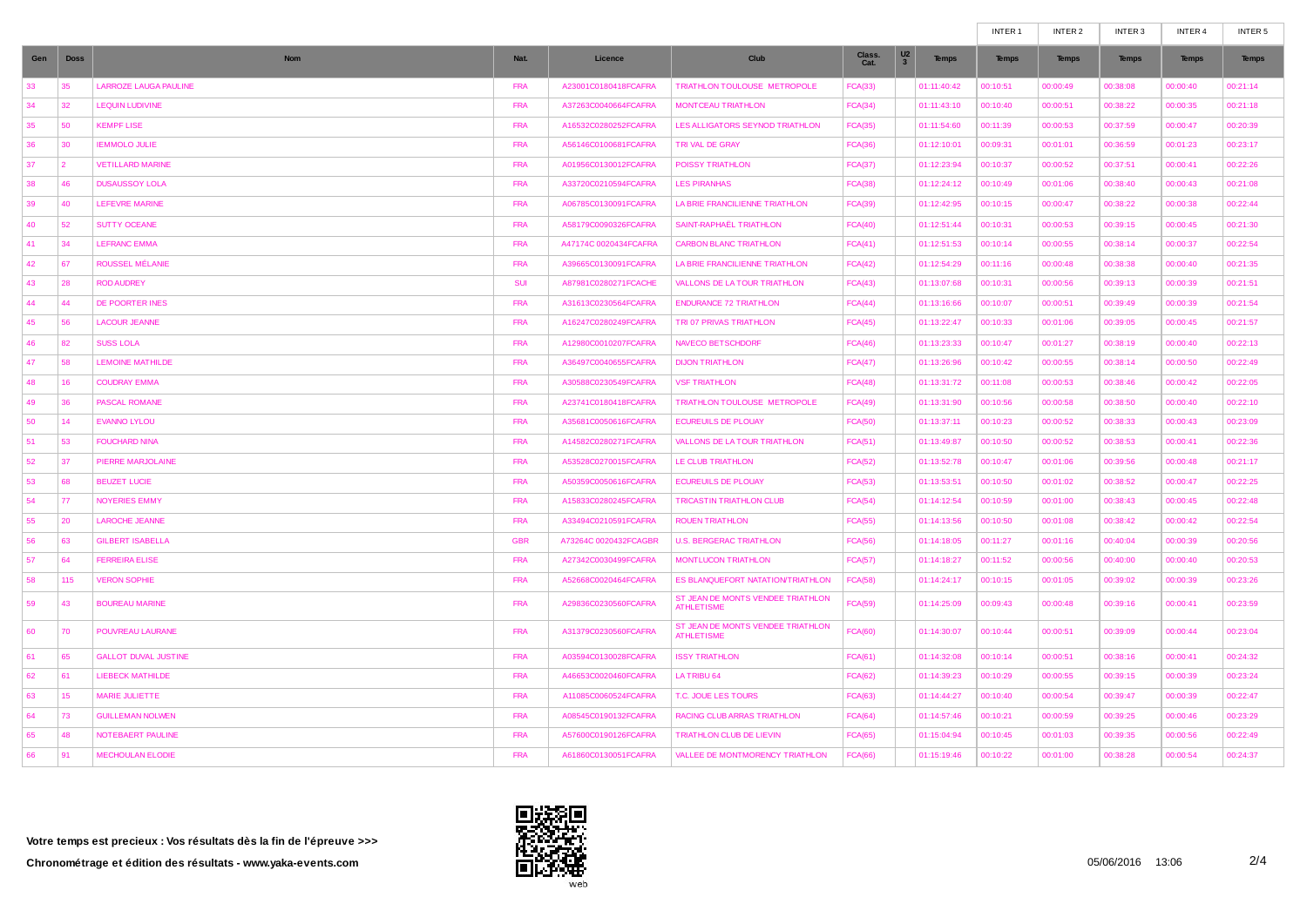|     |             |                             |            |                      |                                                        |                 |                                                           | INTER <sub>1</sub> | INTER 2      | INTER 3      | INTER 4      | INTER 5      |
|-----|-------------|-----------------------------|------------|----------------------|--------------------------------------------------------|-----------------|-----------------------------------------------------------|--------------------|--------------|--------------|--------------|--------------|
| Gen | <b>Doss</b> | <b>Nom</b>                  | Nat.       | Licence              | Club                                                   | Class.<br>Cat.  | U <sub>2</sub><br><b>Temps</b><br>$\overline{\mathbf{3}}$ | <b>Temps</b>       | <b>Temps</b> | <b>Temps</b> | <b>Temps</b> | <b>Temps</b> |
| 67  | 60          | <b>HOUILLON CAMILLE</b>     | <b>FRA</b> | A11853C0160183FCAFRA | <b>METZ TRIATHLON</b>                                  | <b>FCA(67)</b>  | 01:15:22:16                                               | 00:10:30           | 00:00:54     | 00:39:16     | 00:00:40     | 00:24:05     |
| 68  | 51          | <b>LACHAT EDMEE</b>         | <b>FRA</b> | A15748C0280232FCAFRA | <b>C.R.V. LYON TRIATHLON</b>                           | <b>FCA(68)</b>  | 01:15:26:04                                               | 00:10:40           | 00:00:56     | 00:41:11     | 00:00:38     | 00:22:04     |
| 69  | 114         | PERRAUDIN JULIE             | <b>FRA</b> | A45614C0150514FCAFRA | <b>LIMOGES TRIATHLON</b>                               | <b>FCA(69)</b>  | 01:15:33:33                                               | 00:11:18           | 00:01:22     | 00:40:10     | 00:00:44     | 00:22:02     |
| 70  | 84          | <b>REMY MANON</b>           | <b>FRA</b> | A75867C0010215FCAFRA | <b>TRIMOVAL MOLSHEIM</b>                               | <b>FCA(70)</b>  | 01:15:44:63                                               | 00:10:32           | 00:01:19     | 00:41:21     | 00:00:50     | 00:21:45     |
| 71  | 47          | <b>LUCAS REBECCA</b>        | <b>FRA</b> | A44562C0190120FCAFRA | LYS CALAIS TRIATHLON                                   | FCA(71)         | 01:15:53:95                                               | 00:10:37           | 00:01:13     | 00:41:26     | 00:00:37     | 00:22:03     |
| 72  | 81          | <b>DUMAS CORALIE</b>        | <b>FRA</b> | A47056C0280249FCAFRA | TRI 07 PRIVAS TRIATHLON                                | <b>FCA(72)</b>  | 01:16:51:13                                               | x.                 | 00:12:37     | 00:39:54     | 00:01:01     | 00:23:20     |
| 73  | 87          | PETIT TALAMON MARGUERITTE   | <b>FRA</b> | A23758C0180418FCAFRA | TRIATHLON TOULOUSE METROPOLE                           | <b>FCA(73)</b>  | 01:16:51:99                                               | 00:11:37           | 00:00:54     | 00:41:35     | 00:00:43     | 00:22:06     |
| 74  | 57          | <b>MONTEIL LENA</b>         | <b>FRA</b> | A38330C0100680FCAFRA | <b>GROUPE TRIATHLON VESOUL HAUTE</b><br><b>SAONE</b>   | <b>FCA(74)</b>  | 01:16:59:18                                               | 00:09:50           | 00:00:54     | 00:39:03     | 00:00:41     | 00:26:33     |
| 75  | 90          | <b>MENARD MATHILDE</b>      | <b>FRA</b> | A02780C0130021FCAFRA | <b>RED STAR CLUB CHAMPIGNY</b>                         | <b>FCA(75)</b>  | 01:17:03:09                                               | 00:11:00           | 00:00:57     | 00:40:54     | 00:00:38     | 00:23:36     |
| 76  | 93          | <b>CARMES CAROLINE</b>      | <b>FRA</b> | A73072C0050632FCAFRA | <b>MORLAIX TRIATHLON</b>                               | <b>FCA(76)</b>  | 01:17:30:08                                               | 00:10:46           | 00:00:56     | 00:38:39     | 00:00:46     | 00:26:26     |
| 77  | 107         | PAPA MARIE                  | <b>FRA</b> | A72432C0140370FCAFRA | <b>MONTPELLIER TRIATHLON</b>                           | <b>FCA(77)</b>  | 01:17:31:26                                               | 00:11:15           | 00:00:58     | 00:40:40     | 00:00:51     | 00:23:50     |
| 78  | 69          | <b>BERTHOMIER JUSTINE</b>   | <b>FRA</b> | A29077C0060528FCAFRA | TRIATHLON CLUB CHATEAUROUX 36                          | <b>FCA(78)</b>  | 01:17:39:08                                               | 00:11:50           | 00:00:49     | 00:41:27     | 00:00:39     | 00:22:56     |
| 79  | 101         | <b>COURDENT ELODIE</b>      | <b>FRA</b> | A08068C0190125FCAFRA | <b>GRAVELINES TRIATHLON</b>                            | <b>FCA(79)</b>  | 01:17:49:13                                               | <b>X</b>           | 00:10:50     | 00:40:41     | 00:01:07     | 00:25:12     |
| 80  | 94          | <b>PEAN CAPUCINE</b>        | <b>FRA</b> | A64775C0050045FCAFRA | OLYMPIQUE CLUB CESSONNAIS DE<br><b>NATATION</b>        | <b>FCA(80)</b>  | 01:17:51:67                                               | 00:10:39           | 00:01:02     | 00:40:09     | 00:01:00     | 00:25:05     |
| 81  | 42          | PAYANT JUSTINE              | <b>FRA</b> | A28653C0060524FCAFRA | T.C. JOUE LES TOURS                                    | <b>FCA(81)</b>  | 01:18:06:72                                               | 00:12:14           | 00:00:51     | 00:42:31     | 00:00:47     | 00:21:46     |
| 82  | 105         | <b>ROUSSILLE LAURIE</b>     | <b>FRA</b> | A77564C0280245FCAFRA | <b>TRICASTIN TRIATHLON CLUB</b>                        | <b>FCA(82)</b>  | 01:18:08:74                                               | x.                 | 00:11:43     | 00:37:48     | 00:01:50     | 00:26:48     |
| 83  | 86          | <b>SCHAACK VICKIE</b>       | <b>FRA</b> | A52469C0180418FCAFRA | TRIATHLON TOULOUSE METROPOLE                           | <b>FCA(83)</b>  | 01:18:08:84                                               | 00:12:14           | 00:01:00     | 00:40:40     | 00:00:47     | 00:23:31     |
| 84  | 41          | LE GLEUT SYLVIA             | <b>FRA</b> | A34983C0050616FCAFRA | <b>ECUREUILS DE PLOUAY</b>                             | <b>FCA(84)</b>  | 01:18:16:62                                               | 00:12:27           | 00:00:52     | 00:40:48     | 00:00:42     | 00:23:30     |
| 85  | 79          | <b>VIDAL CLEMENCE</b>       | <b>FRA</b> | A19290C0260304FCAFRA | <b>SARDINES TRIATHLON</b>                              | <b>FCA(85)</b>  | 01:18:21:81                                               | 00:10:48           | 00:00:56     | 00:41:05     | 00:00:42     | 00:24:54     |
| 86  | 75          | <b>ELLART LILOU</b>         | <b>FRA</b> | A56329C0190120FCAFRA | <b>LYS CALAIS TRIATHLON</b>                            | <b>FCA(86)</b>  | 01:18:33:15                                               | 00:12:09           | 00:01:20     | 00:42:26     | 00:00:37     | 00:22:04     |
| 87  | 89          | <b>MANGALA BIMA ADELINE</b> | <b>FRA</b> | A39276C0270693FCAFRA | CLUB AQUATIQUE DU CHAUDRON                             | <b>FCA(87)</b>  | 01:18:43:70                                               | 00:12:02           | 00:01:02     | 00:42:54     | 00:00:41     | 00:22:07     |
| 88  | 78          | <b>TEDESCO CLEMENCE</b>     | <b>FRA</b> | A20203C0090326FCAFRA | SAINT-RAPHAËL TRIATHLON                                | <b>FCA(88)</b>  | 01:18:46:54                                               | 00:11:40           | 00:00:53     | 00:41:59     | 00:00:40     | 00:23:37     |
| 89  | 71          | CHATFAU MILA                | <b>FRA</b> | A29775C0230543FCAFRA | <b>BEST TRIATHLON SAINT-NAZAIRE</b>                    | <b>FCA(89)</b>  | 01:19:04:48                                               | 00:11:13           | 00:01:01     | 00:41:51     | 00:00:39     | 00:24:23     |
| 90  | 83          | LE BRESTEC PICOT LOLA       | <b>FRA</b> | A11530C0160183FCAFRA | <b>METZ TRIATHLON</b>                                  | <b>FCA(90)</b>  | 01:19:04:67                                               | 00:12:52           | 00:00:56     | 00:42:41     | 00:00:44     | 00:21:55     |
| 91  | 111         | <b>GASSER ANAELLE</b>       | <b>FRA</b> | A59912C0010215FCAFRA | <b>TRIMOVAL MOLSHEIM</b>                               | <b>FCA(91)</b>  | 01:19:12:15                                               | 00:11:14           | 00:01:02     | 00:42:17     | 00:00:48     | 00:23:53     |
| 92  | 113         | <b>BIGARRE LISA</b>         | <b>FRA</b> | A23482C0180411FCAFRA | A.S. MURET TRIATHLON                                   | <b>FCA(92)</b>  | 01:19:14:96                                               | 00:12:51           | 00:01:17     | 00:41:57     | 00:00:44     | 00:22:28     |
| 93  | 109         | <b>MARRE FANNY</b>          | <b>FRA</b> | A59045C0280242FCAFRA | <b>VALENCE TRIATHLON</b>                               | <b>FCA(93)</b>  | 01:19:20:74                                               | 00:12:19           | 00:01:34     | 00:42:32     | 00:00:37     | 00:22:21     |
| 94  | 85          | <b>SCHNOEBELEN LISA</b>     | <b>FRA</b> | A13215C0010211FCAFRA | MULHOUSE OLYMPIQUE TRIATHLON                           | FCA(94)         | 01:19:23:03                                               | 00:11:20           | 00:01:10     | 00:42:05     | 00:00:46     | 00:24:05     |
| 95  | 108         | <b>BERTIN LAURA</b>         | <b>FRA</b> | A15820C0280245FCAFRA | <b>TRICASTIN TRIATHLON CLUB</b>                        | <b>FCA(95)</b>  | 01:19:23:28                                               | 00:11:12           | 00:00:59     | 00:41:09     | 00:00:48     | 00:25:19     |
| 96  | 102         | <b>GOLDMAN MARLENE</b>      | <b>FRA</b> | A07233C0190107FCAFRA | <b>VALENCIENNES TRIATHLON</b>                          | FCA(96)         | 01:19:44:48                                               | 00:11:20           | 00:01:08     | 00:41:34     | 00:00:47     | 00:24:58     |
| 97  | 49          | <b>COUPIN ELOISE</b>        | <b>FRA</b> | A08919C0190142FCAFRA | <b>BLANC NEZ TRIATHLON 62</b>                          | <b>FCA(97)</b>  | 01:19:51:72                                               | 00:12:07           | 00:00:59     | 00:41:41     | 00:00:44     | 00:24:24     |
| 98  | 88          | <b>CEYRAT CLEMENCE</b>      | <b>FRA</b> | A25801C0020056FCAFRA | AST TRIATHLON LA TESTE                                 | FCA(98)         | 01:20:06:03                                               | 00:12:26           | 00:01:09     | 00:42:24     | 00:00:44     | 00:23:25     |
| 99  | 98          | <b>PENISSON LOLA</b>        | <b>FRA</b> | A31385C0230560FCAFRA | ST JEAN DE MONTS VENDEE TRIATHLON<br><b>ATHLETISME</b> | <b>FCA(99)</b>  | 01:20:17:37                                               | 00:11:22           | 00:00:59     | 00:40:30     | 00:00:49     | 00:26:40     |
| 100 | 110         | <b>LACROIX ALINE</b>        | <b>FRA</b> | A45596C0100677FCAFRA | <b>TRIATH LONS</b>                                     | <b>FCA(100)</b> | 01:20:47:85                                               | 00:12:49           | 00:01:12     | 00:42:25     | 00:00:42     | 00:23:42     |